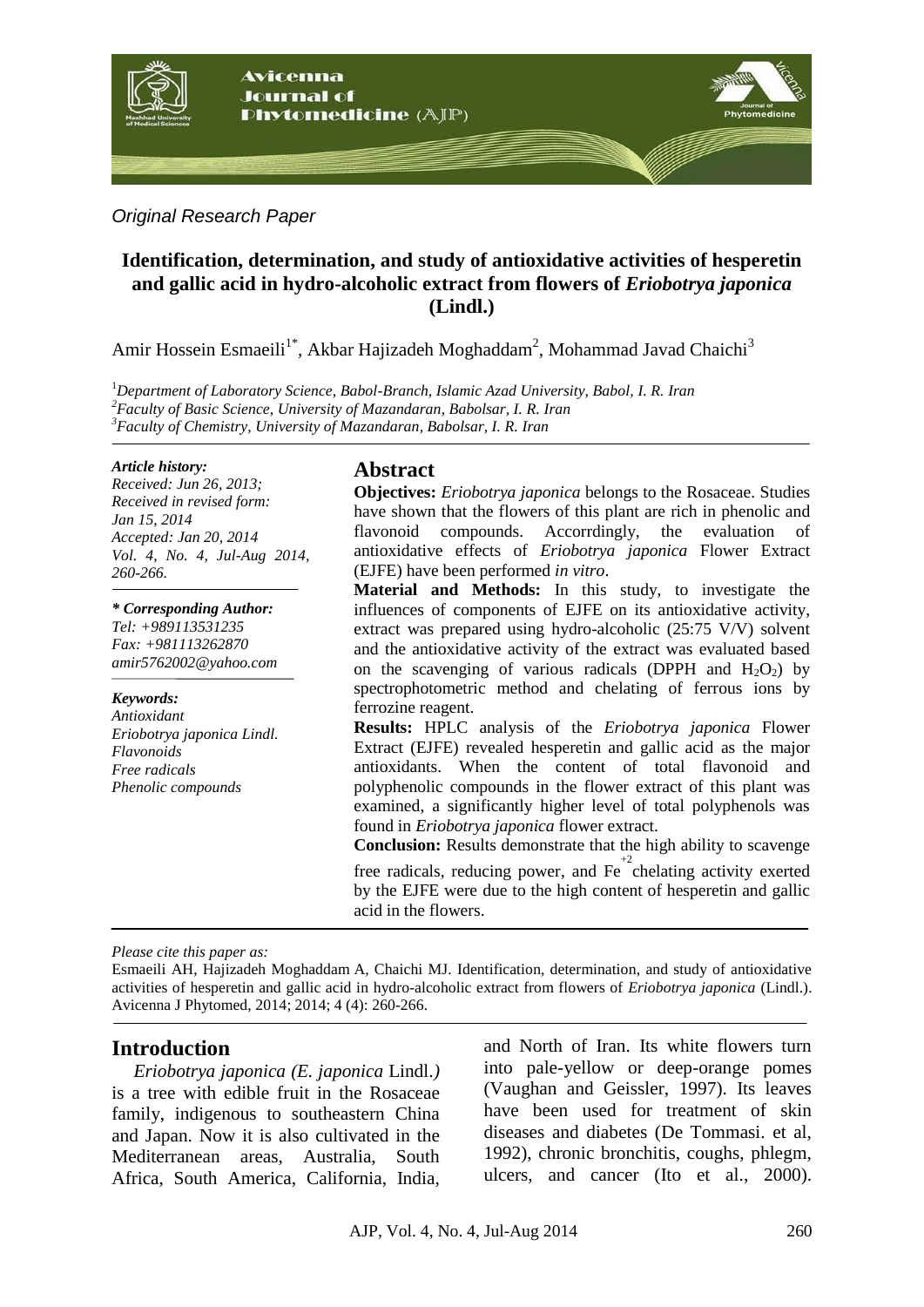Reactive oxygen species (ROS) in the forms superoxide  $(O_2)$ , hydrogen peroxide  $(H<sub>2</sub>O<sub>2</sub>)$ , and hydroxyl radical ( $(OH)$ ) are byproduct of normal cellular metabolism and attack biological systems leading to destruction and peroxidation of cell membranes, many age-related disease, and susceptibility to cancer and infection (Yen and Chen, 1995). Flavonoids and phenolic compounds are secondary metabolites found to be abundant in the plant kingdom and effective in human health and decrease the risk of several diseases by reducing oxidative stress (Peluso, 2006). In this study, we report the separation of the main phenolic and flavonoid constituents from the flower extracts of *E. japonica*, which have not been previously reported.

# **Materials and Methods**

Hesperetin was purchased from Sigma (Steinheim, Germany), Gallic acid from Acros (Geel, Belgium), and HPLC grade methanol from Fluka (Buchs, Switzerland). Ethanol and BHA were from Merck (Darmstadt, Germany). Napthylethylenediamide dihydrochloride, Sodium nitroprusside (SNP), Sulfanilamide,  $FeCl<sub>2</sub>$ ,  $FeCl<sub>3</sub>$ , 1,1-Diphenyl-2-Picryl Hydrazyl radical (DPPH), 2,4,6- Tri- Pyridyl-S-Triazine (TPTZ), Butylated hydroxy anisole (BHA) and EDTA were purchased from Sigma-Aldrich (St. Louis, MO, USA). All Millipore syringe filters (0.22 and 0.45μm) were purchased from Millipore Company (JET BIOFIL® Syringe Driven Filters). The double distilled water was used. Other chemicals were purchased from Sigma-Aldrich. The highest commercially available purity reagents were used.

### **Preparation of the extract for HPLC**

Extraction procedure was performed according to the method proposed by Hertog et al. (1992). Briefly 0.5g of sample was refluxed using 50ml of 50% aqueous methanol at 90°C for two hours. This solution contains 1.5  $g L^{-1}$  of butylated hydroxy anisol(BHA**)** in order to prevent the analytes from oxidation. The obtained extracts were cooled, filtered to remove solid particles, then filtered by a 0.45 um syringe Millipore filters and injected into the HPLC system.

# **HPLC system**

The chromatographic measurements were carried out with HPLC system consisted of a model 515 solvent delivery system equipped with model 7725i injector fitted with a 20 μL loop. Column used was Spherisorb C18  $(250\times4.6$  mm, 5 μm) all from Waters (Milford, MA, USA). The UV detector was model LC-95 set at 260 nm. The mobile phase used for separation and determination of analytes was methanol: 0.4% phosphoric acid (42.5 / 57.5 v/v) containing 0.5% THF as organic modifier with flow rate of 1.0 ml  $min^{-1}$  at 30 °C. Determination of gallic acid and hesperetin in EJFE was performed using standard addition method with HPLC at  $\lambda$  = 260 nm. Identification of each compound was performed by its retention time and spiking with the standard.

### **Preparation of the extract for evaluation of antioxidant properties (in vitro)**

*E. Japonica* flowers were collected freshly from gardens of Ghaemshar, Mazandaran, Iran in october 2012. In outset, the flowers were exposed in the shadow for two weeks, then kept in 37ºC Oven for one day and were finally pulverized. About 81.5 grams of the flowers dry powder was shaken and extracted exhaustively with hydro-alcoholic (25:75 v/v). Next, it was filtered with Whatman filter paper and concentrated under reduced pressure in a rotary evaporator in 30 ºC for 6h to yield dried hydro-alcoholic extract, which was 9.5% of the dry weight of the plant flower.

### **Determination of total phenolic content in EJFE**

The amount of total phenolic compounds in extracts was determined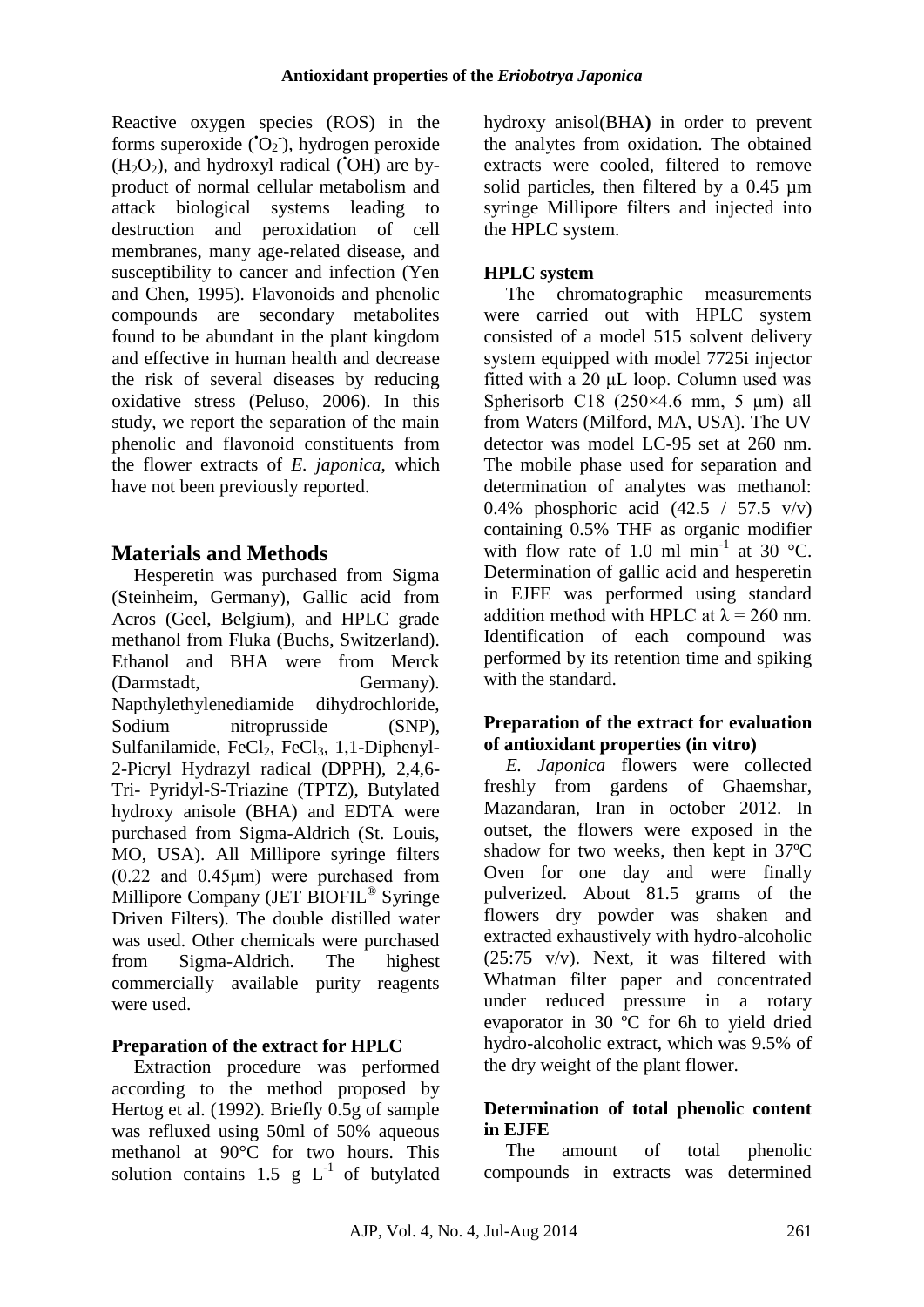spectrophotometrically using Folin-Ciocalteu Reagent(FCR) with small modifications (Singleton et al, 1999, Fukumoto and Mazza., 2000). One hundred milligrams of the extract was extracted with 10 ml of ethanol/water (75:25, v/v, 0.3% HCl) and filtered through a 0.22 μm Millipore filter. Two hundred and fifty microliter filtrate was mixed with 1.25ml of FCR (0.2 M) and 1ml of sodium carbonate  $(7.5 \text{ g } dl^{-1})$ . The mixture was incubated in the dark at room temperature for 2h to complete the reaction. Then, absorbance of the solution was measured at 760 nm with a T80<sup>+</sup> UV-VIS spectrophotometer using distilled water as the blank. Evaluation was based on the standard curve of gallic acid (concentration range of 0-2 mg  $ml^{-1}$ ), which was dissolved in ethanol/water (75:25, v/v, 0.3% HCl). The concentration of total phenolic compounds was expressed in mg gallic acid equivalents (GAE) per gram of dried extract. All measurements were replicated three times.

### **Estimation of total flavonoid content in EJFE**

Total flavonoid content in the extracts was determined spectrophotometrically using  $AICI_3$  reagent (Jia et al., 1999) with minor changes. One hundred milligrams of the extract was extracted with 10 ml of ethanol/water (75:25 v/v, 0.3% HCl) and filtered through a 0.22 μm Millipore filter. 250 μL filtrate was mixed with 750 μL of methanol and 50  $\mu$ L of AlCl<sub>3</sub>.6H<sub>2</sub>O (10%) ethanolic) plus 50 μL of potassium acetate (1M) and 1.4 ml of double distilled water. After incubation at room temperature for 30 min, the absorbance of the reaction mixtures was measured at 415 nm. The blank sample was a 1:1 mixture of the examined extracts and double distilled water. Flavonoid content was expressed in mg hesperetin equivalents (HE) per gram of dried extract by using a standard curve of hesperetin(concentration range 0-1 mg ml-<sup>1</sup>). All measurements were replicated three times.

# **Determination of reducing power in EJFE**

The reducing power of the *Eriobotrya japonica* Lindl. flower extract was determined according to Yen and Chen method (1995). In this method, about 0.5 ml of different amounts of the extract (25-  $800 \text{ µg ml}^{-1}$ ) in water were mixed with phosphate buffer (1.25 ml, 0.2 M, pH 6.6) and potassium ferricyanide  $[K_3Fe (CN)_6]$ (1.25 ml, 1%).

The mixtures were incubated for 20 minutes at  $50^{\circ}$ C. 1.25 ml of TCA  $(10\%)$ was added to the mixture to stop the reaction, and then it was centrifuged at 2500g for 10 min. The supernatant (1.25 ml) was mixed with distilled water (1.25 ml) and FeCl<sub>3</sub> (250  $\mu$ L, 0.1%), and absorbance was measured at 700 nm against a blank solution. All measurements were replicated three times. Increased absorbance of the reaction mixture indicated increased reducing power. Ascorbic acid (Vit-C) was used as positive control.

# **Metal chelating activity by EJFE**

Metal ions play an important role as catalysts of oxidative processes, leading to the formation of hydroxyl radicals by decomposing hydrogen peroxide. The chelating of ferrous ions by EJFE was estimated using ferrozine reagent (Dinis et al., 1994, Ebrahimzadeh et al., 2009) with minor modifications. One milliliter of the extract (concentration range of 10-100 μg ml-1 ) was added to a solution of 2 mM FeCl $2(0.05$  ml).

The reaction was initiated by addition of 5 mM ferrozine (1 ml), then it was shaken vigorously and left standing at room temperature for 10 min. Absorbance of the solution was then measured at 562 nm. The percentage inhibition of ferrozine-  $Fe^{2+}$ complex formation was calculated as  $[(A_{b}$ - $A_t$  or  $(As)/A_b] \times 100$ , where  $A_b$  was the absorbance of the blank,  $A_t$  was the absorbance of the extract and  $A_s$  was the absorbance of positive control, EDTA.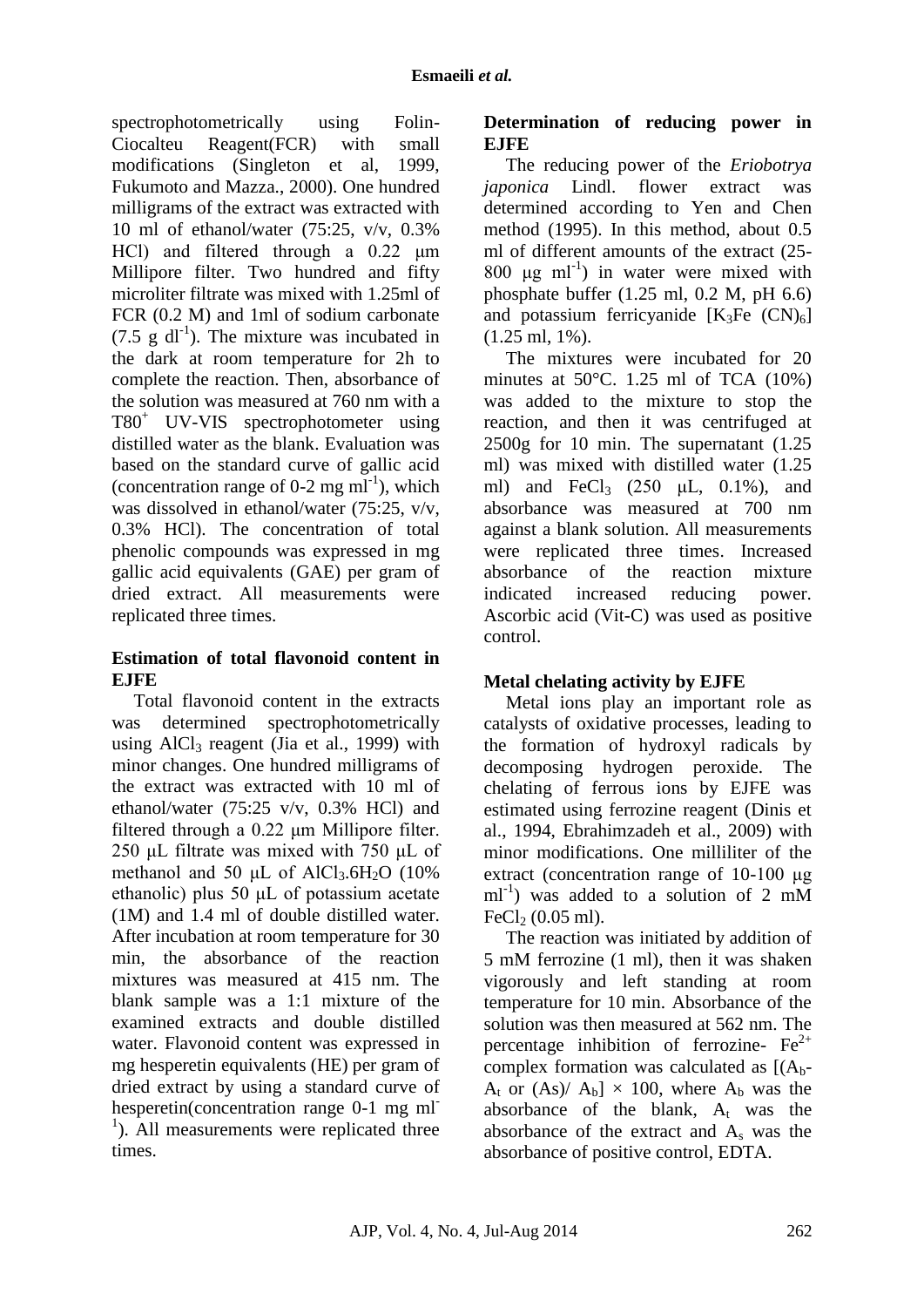#### **DPPH radical scavenging activity by EJFE**

The stable 1, 1-diphenyl-2-picryl hydrazyl radical (DPPH) scavenging ability in the flowers of the *E. japonica* was evaluated by spectrophotometric method (Yamaguchi et al., 1998). In this method, 1 ml of different concentrations of EJFE (concentration range of  $0\n-60$  mg ml<sup>-1</sup>) was added to a methanolic solution of DPPH (100  $\mu$ M) at an equal volume. After 20 min at room temperature and in darkness, the absorbance was measured at 517 nm against a blank solution. The experiment was repeated three times. Vit-C, BHA and Hesperetin were used as standard controls.  $IC_{50}$  values denote the concentration of the sample which is required to scavenge 50% of DPPH free radicals.

#### **Scavenging of hydrogen peroxide by EJFE**

Scavenging of  $H_2O_2$  was determined by the method of Ruch et al. (1989) with minor modification. A solution of hydrogen peroxide (40 mM) was prepared in phosphate buffer (pH 7.4). Approximately 2 ml the EJFE (concentration range of 0.1-1  $mg$  ml<sup>-1</sup>) in methanol were added to a hydrogen peroxide solution (0.6 ml, 40 mM). The absorbance of hydrogen peroxide at 230 nm was determined after ten minutes against a blank solution containing phosphate buffer without  $H_2O_2$ . Ascorbic acid, BHA and Hesperetin were used as standards. The percentage of hydrogen peroxide scavenging by the EJFE and the standard compounds were calculated as follows:

% scavenged  $(H_2O_2) = [(A_b-A_t \text{ or } A_s)/A_b]$  $\times$  100 where A<sub>b</sub> absorbance of the control,  $A_t$  absorbance of the extract and  $A_s$  was the absorbance standard. The experiment was repeated three times.

#### **Results**

In our research, HPLC analysis of standards such as gallic acid, hesperetin (A) and *E. japonica* Extract (B) is shown in Figure 1. Several peaks were observed in the HPLC chromatogram. A major peak was obtained at a retention time of 3.4 min and was identified as gallic acid and other polar compounds. Another prominent peak was obtained at retention time of 16.6 and was identified as hesperetin (Figure 1).



Figure 1. HPLC chromatogram of standards of gallic acid and hesperetin (A) and *Eriobotrya japonica* flower extract (EJFE) (B).

Statistical analysis was performed for validation of determination of analytes in *E. japonica.* Limit of detection (LOD) was calculated according to " $3S_b/m$ " where  $S_b$  is the standard deviation of the blank and is equal to p-p Noise when only mobile phase was passing through the column for 45 minutes and "m" is the steepness of calibration curve. Linear dynamic range(LDR) was obtained by plotting the peak areas versus concentration and the relative standard deviation(RSD or %RSD) was determined by analyzing standard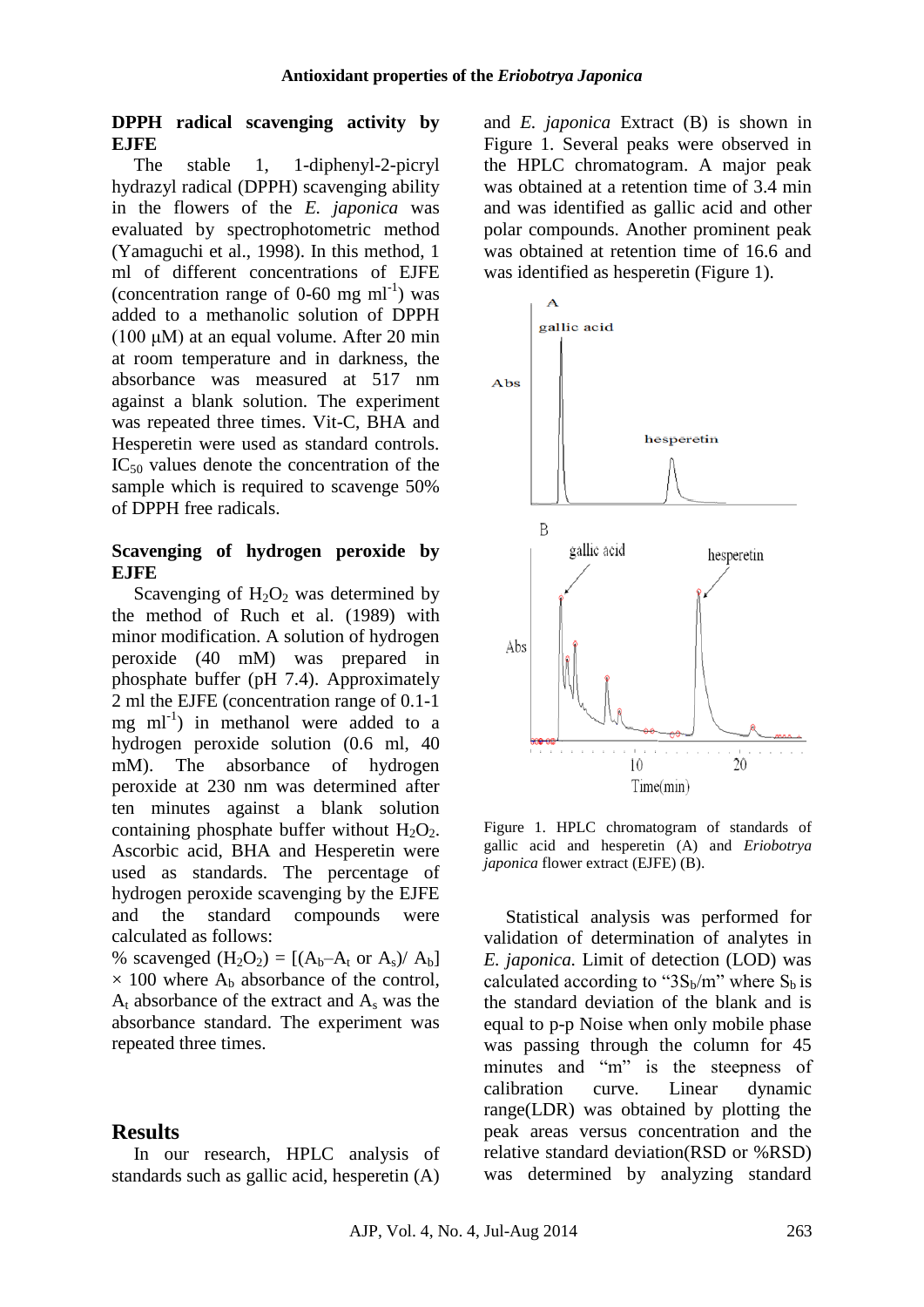solutions (20  $\mu$ g ml<sup>-1</sup>) repeated five times (Table 1).

Table 1. Statistical results for validation of determination of gallic acid and hesperetin in *Eriobotrya japonica*

| Compound          | LOD(20)<br>$\mu$ g ml <sup>-1</sup> ) | LDR<br>$(20\mu g \text{ ml}^{-1})$ | $\mathbb{R}^2$ | $%$ RSD<br>$(n=5)$ |
|-------------------|---------------------------------------|------------------------------------|----------------|--------------------|
| gallic acid       | 0.07                                  | $0.07 - 35$                        | 0.999          | 1.22.              |
| <b>Hesperetin</b> | 0.03                                  | $0.03 - 50$                        | 0.999          | 2.2                |

On the other hand, quantitative determination of total phenolic and flavonoids has shown that the EJFE contains  $97.8 \pm 0.7$  mg g<sup>-1</sup> of total polyphenols expressed as gallic acid equivalent (GAE, mg  $g^{-1}$  of extract) and  $36.5 \pm 0.3$  mg g<sup>-1</sup> of total flavonoids expressed as hesperetin equivalent.

Another part of the research evaluated the reducing power of EJFE in comparison to ascorbic acid (Vit-C). The reducing power of EJFE was found to be significant, but in comparison to Vit-C is lower dosedependently (Figure 2).



Figure 2. Reducing power of hydro-alcoholic extract of *Eriobotrya japonica* flower in comparison to Vitamine C (Vit-C). In concentration  $800 \mu g$  ml<sup>-1</sup>, the reducing power of EJFE in comparison to Vit-C is lower about 19.52%. Each value is mean±SE. (n  $= 3$ ).

In experiments related to the chelating activities of the EJFE, Ferrozine can quantitatively form complexes with  $Fe<sup>+2</sup>$  to make a purple color. But, in the presence of other chelating agents such as plant extracts, the complex formation is reduced resulting in a decrease of the purple color of the complexes (Figure 3).



Figure 3. Chelating activity of EJFE in comparison to EDTA. The absorbance of the  $Fe^{+2}$ -ferrozine complex decreased dose-dependently. In concentration 50 μg ml<sup>-1</sup>, chelating activity of EJFE in comparison to EDTA is lower about 17.29%. Each value is mean±SE. (n=3).

The antioxidant activity of EJFE was evaluated in a series of in vitro tests. Each of these assays was based on one feature of antioxidant activity, such as the ability to scavenge various free radicals. In  $20$  mg ml<sup>-1</sup> concentration, the EJFE significantly scavenged DPPH radicals in comparison to Vit-C, but less than BHA and Hesperetin (Table 2). Also, the neutralization of  $H_2O_2$  by the *E. japonica* flower extract was measured spectrophotometrically. The ability of the assessed extract to neutralize  $H_2O_2$  was dose dependent and it significantly scavenged  $H_2O_2$  with the IC<sub>50</sub> values of 3128.91 in 1000  $\mu$ g ml<sup>-1</sup> concentration (Table 3).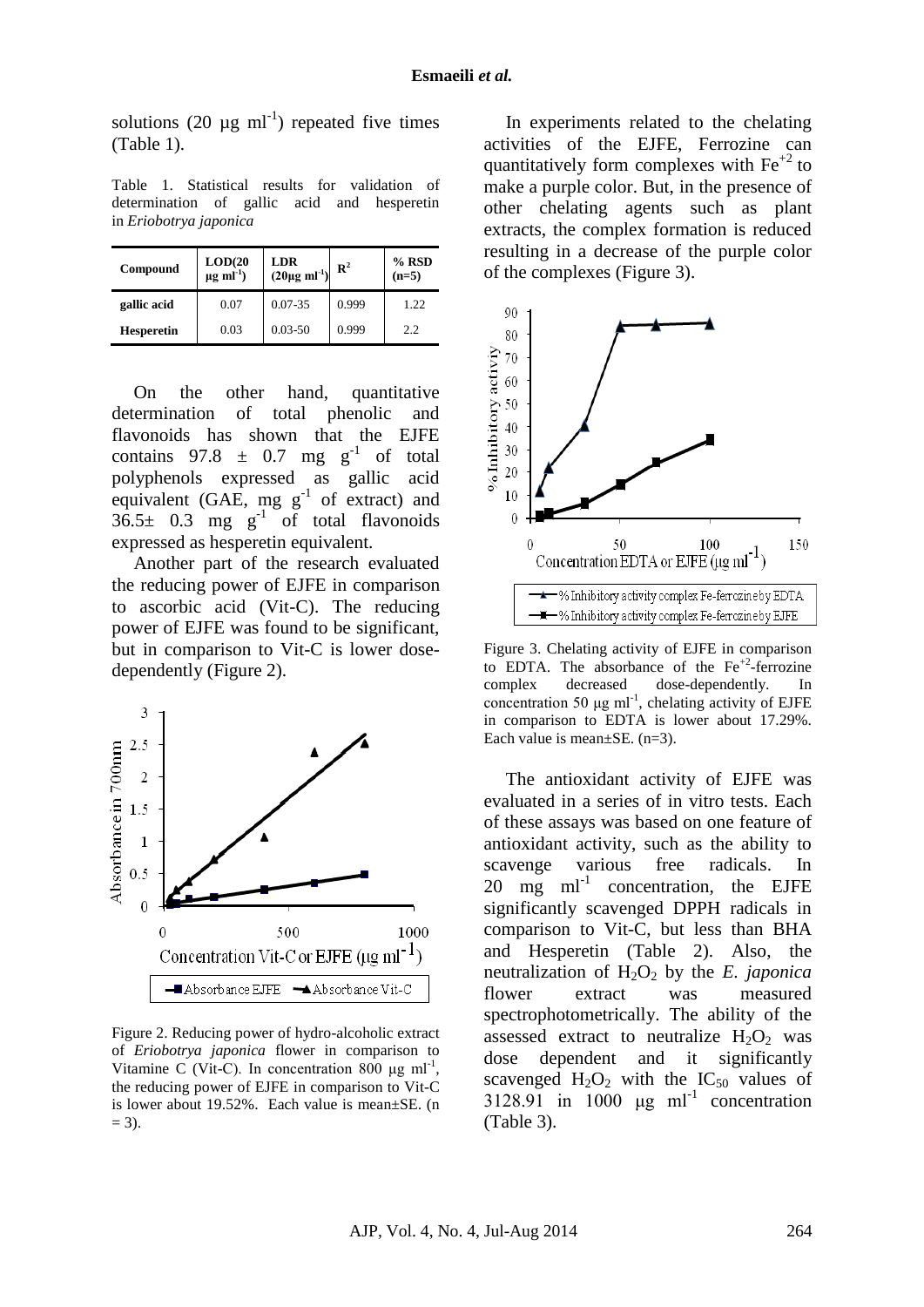Table 2. Percentage of neutralization of the DPPH radical by EJFE in comparison to Vit-C, hesperetin and BHA

| <b>Concentration(20</b><br>$mg$ ml <sup>-1</sup> ) | %Inhibitory activity<br>DPPH(Mean±SD) | $IC_{50}$ (mg ml <sup>-1</sup> ) |
|----------------------------------------------------|---------------------------------------|----------------------------------|
| Vit-C                                              | $51.03 \pm 2.98$                      | 19.59                            |
| <b>Hesperetin</b>                                  | $63.81 + 2.76$                        | 15.76                            |
| RHA                                                | 86.77+4.31                            | 11.52                            |
| E.IFE                                              | 53.82+1.49                            | 18.58                            |

Table 3. Percentage of neutralization of  $H_2O_2$  by<br>EIFE in comparison to Vit-C. in comparison to Vit-C, hesperetin and BHA

| <b>Concentration</b><br>$(1000\mu g \text{ ml}^{-1})$ | %Inhibitory activity<br>$H_2O_2(Mean \pm SD)$ | $IC_{50}$ (µgr ml <sup>-1</sup> ) |
|-------------------------------------------------------|-----------------------------------------------|-----------------------------------|
| Vit-C                                                 | $41.42 + 6.54$                                | 1207.14                           |
| <b>Hesperetin</b>                                     | $19.51 + 2.31$                                | 2562.78                           |
| RHA                                                   | $24.57 + 5.83$                                | 2035.01                           |
| <b>E.IFE</b>                                          | $15.98 + 3.66$                                | 3128.91                           |

#### **Discussion**

In this Study, the *E. japonica* extraction yield was about 9.5% of the dry weight of the plant flower with hydro-alcoholic extract (alcohol 96°). We performed HPLC analysis of EJFE to identify some of flavonoids and phenolic compounds and we showed that Hesperetin as bioflavonoid and gallic acid to be the major antioxidants in it. In quantitive determination of total polyphenols and flavonoids in EJFE, our study has shown that the extracts were the high contents of phenolic and flavonoid compounds. Based on the reports of Federico Ferreres et al. (2009), total phenolic content of *E. japonica* leaves, peel and flesh was about 64, 1337 and 1668 mg  $kg^{-1}$ , respectively. Also, Lu et al. (2009) reported that total flavonoid content of leaves of *E japonica* was 615 g  $kg^{-1}$ , but our study showed that concentrations of gallic acid and hesperetin in the flower of this plant was  $7200$  and  $15600$  g kg<sup>-1</sup>, respectively. There is a relationship

between antioxidant activities with the content of total phenolics or flavonoids. A high yield of polyphenols in the extract indicated that it possesses a high antioxidant activity.

In chelating activities tests, both plants extract and EDTA interfered with the formation of  $\text{Fe}^{+2}$  and ferrozine complexes. suggesting that it has chelating activity and captures ferrous ions before ferrozine. Chelation therapy may reduce iron-related complications in some diseases such as thalassemia major, cancer, HIV or Wilson's disease (Grazul and Budzisz., 2009).

Also, scavenging of  $H_2O_2$  and DPPH by EJFE may be attributed to their phenolic compounds which can donate electrons to be, thus neutralizing it to water and neutral compounds. Since,  $H_2O_2$  and free radicals can pass membranes and oxidize a number of cell compounds, thus elimination of hydrogen peroxide and DPPH, as well as the OH radicals is important for human health, food and drug.

In this study, it was also described for the first time that EJFE has antioxidative activity through free radicals scavenging, metal chelatory, reducing power and detoxification.

### **Acknowledgement**

The authors want to express their gratitude to Dr Vaheid Sharifi of Mazandaran University for his technical assistance in performance of HPLC.

#### **Conflict of interest**

There is not any conflict of interest in this study.

### **References**

- De Tommasi N, Aquino R, De Simona F, Pizza C. 1992. Plant metabolites. new sesquiterpene and ionona glycosides from *Eryobotrya japonica*. J Nat Prod, 55: 1025-1032.
- Dinis TCP, Madeira VMC, Almeida LM. 1994. Action of phenolic derivates